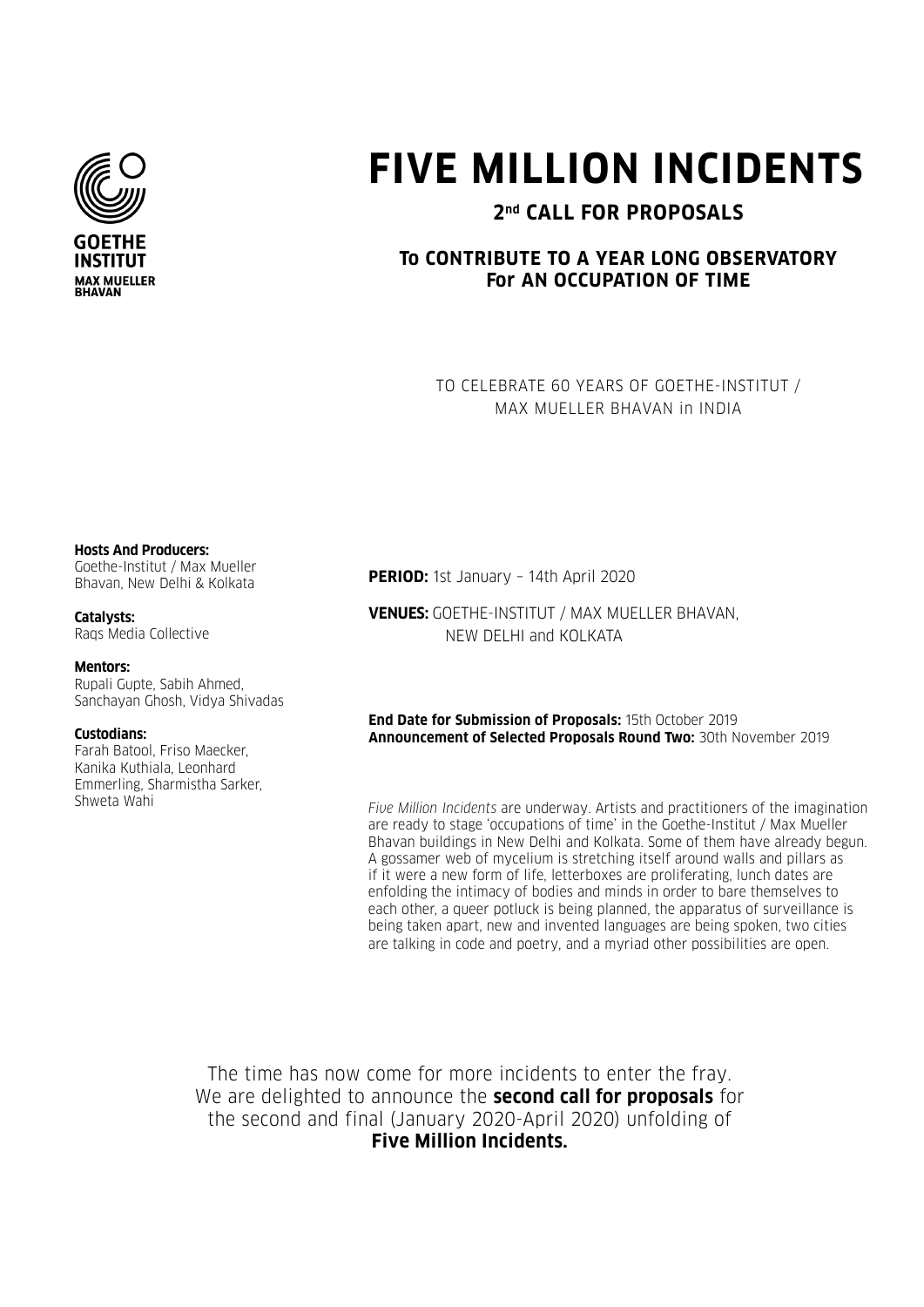*Five Million Incidents* is a year-long project by Goethe-Institut / Max Mueller Bhavan, New Delhi and Kolkata. **It marks the centenary of the Declaration of the Independence of the Mind**, signed by an international consortium of artists, intellectuals and philosophers that included Albert Einstein, Rabindranath Tagore and Romain Rolland.

Unfolding at the premises of both the Goethe-Instituts (2019-2020), *Five Million Incidents* is conceptualized in collaboration with Raqs Media Collective and facilitated by the teams of the Goethe-Instituts and external jury members.

*Five Million Incidents* **aims at expanding our notion of art as an extension of the everyday experiences of life**. Actors, dancers, visual artists, film makers, photographers, writers, social and cultural activists as well as educationists will explore the "process of making" as a moment of sharing and interaction with their audience.

*Five Million Incidents* is **a process of generating temporal and sometimes ephemeral collective moments of working, learning, listening, sharing, and engaging and of becoming.** It is a process of bridging the gap between disciplinary processes and our everyday activities.

**It is an invitation to experiment with the possibilities of public space, time, artistic media, communication and interaction, to recognize and insist on new forms of artistic and intellectual work, and to invigorate existing forms with fresh thought and content.**

Incidents will emerge and dissolve around the Instituts. They will transcend and transform our everyday relationship with the Goethe-Institut premises and its daily activities through **intrusion, intervention, disruption and participation by artists** from all over India.

The nature of each incident will reveal itself only in your presence, sometimes in the span of an hour, sometimes in the course of several weeks or even months.

#### **What is an Incident?**

**An incident is a fold in time - an occurrence, an encounter, a sighting, an event in time and in memory:** a quickened heartbeat, an epiphany, a flash of insight, an outbreak of goose-bumps, a moment of excitement, an encounter with a person or an object that transforms the way you live or think, a conversation that carries a wake with it, an event that makes you rethink everything.

An hour can be crowded with incidents, and years may pass without incident. Incidents depend on recognition, experience, sensory quickening, and alertness. They may also rely on slowing down, reflection, thoughtfulness, and ripeness. Thinking and interacting with incidents is a mode of conscious engagement with time.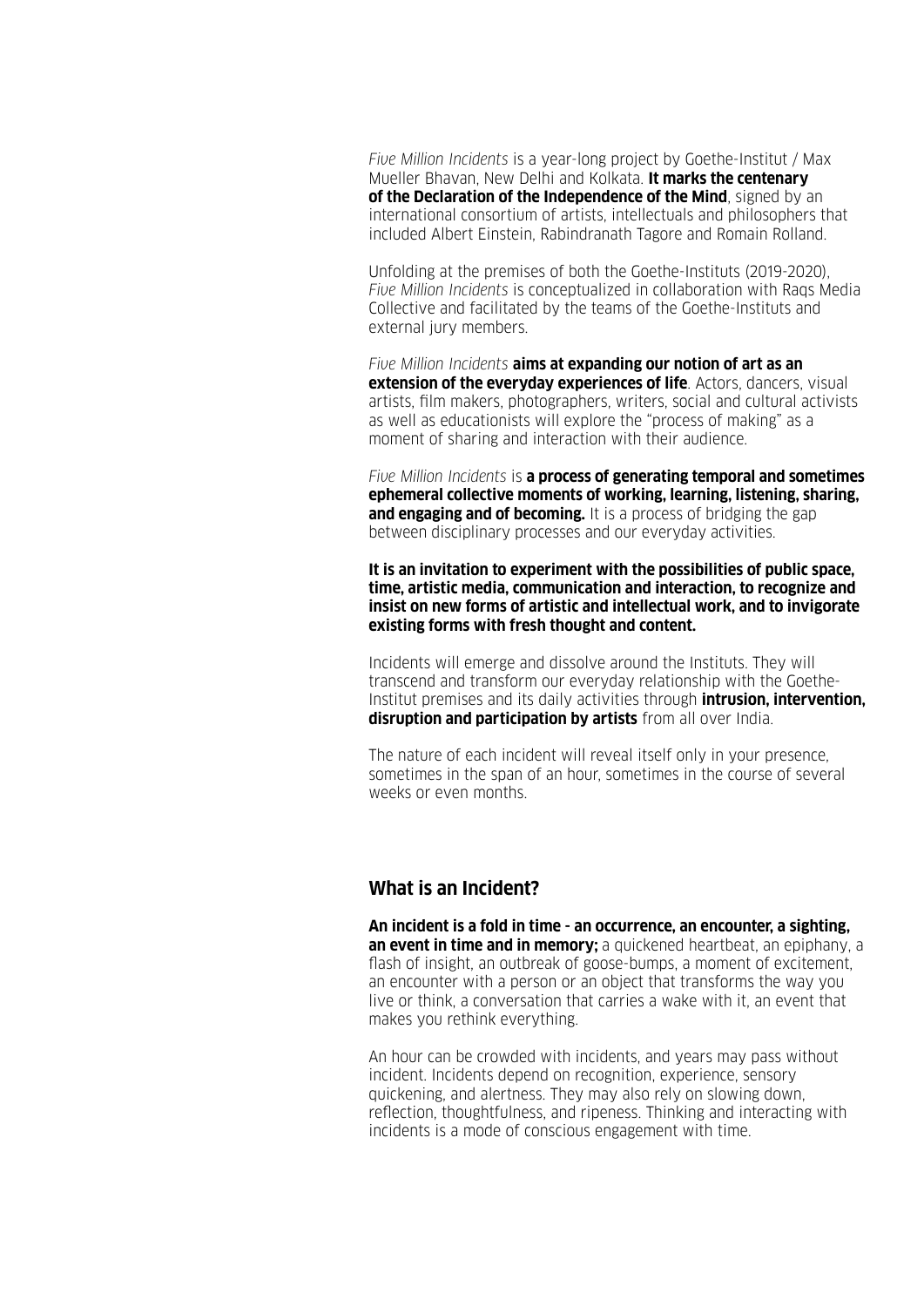## **What is/are Five Million Incidents?**

*Five Million Incidents* is a call for action, and is also a metaphor for temporal abundance; a sign of plenitude in ways of occupying and inhabiting time. It is an invitation to take more than a few months, almost a year, and turn them into a celebration of imagination, thought and creative action. It is a reason and a provocation to build structures that can last hours, days, years; to found processes, to create networks of peerage and inspire reasons for conviviality, collaboration and celebration.

*Five Million Incidents* is a ruse to recognize and insist on new forms of artistic and intellectual work, and to invigorate extant forms with fresh thought and content. It is to invite and demand new forms of solidarity and to make room for radical forms of companionship and solitude in and with the arts.

## **Why is Five Million Incidents happening?**

*Five Million Incidents* is a charter of thought-in-action and a curated calendar of incidents involving contemporary art, experiments in music, performances, happenings, conversations, screenings and encounters that will unfold in New Delhi and in Kolkata at the Goethe-Institut / Max Mueller Bhavan.

It is envisaged as a program and an agenda of events, pop-up interventions, processes, gatherings, and conversations that are an invitation to sensory, intellectual and aesthetic plenitude. It marks a call for the expansion of the horizons of artistic processes, anticipates as well as desires the laying of foundations for new art forms, experimental practices and publics and produces a reconfiguration of creative possibilities. *Five Million Incidents* is a process that prepares us for the global intellectual and imaginative challenges of the second decade of the twenty first century.

## **What is the occasion?**

2019 marks two anniversaries: the sixtieth year of the Goethe-Institut's presence in India and the centenary of a visionary statement issued in 1919 by an international consortium of artists, intellectuals and philosophers, that included Rabindranath Tagore, Hermann Hesse, Stefan Zweig, Jane Addams, Romain Rolland and Albert Einstein — 'The Declaration of the Independence of the Mind' — in the aftermath of the destruction of the First World War. To mark both these events and to use their memory as a means to forge new beginnings, the Goethe-Instituts in New Delhi and Kolkata are initiating a yearlong celebration of creativity, thoughtfulness, sensory exploration, and the imagination.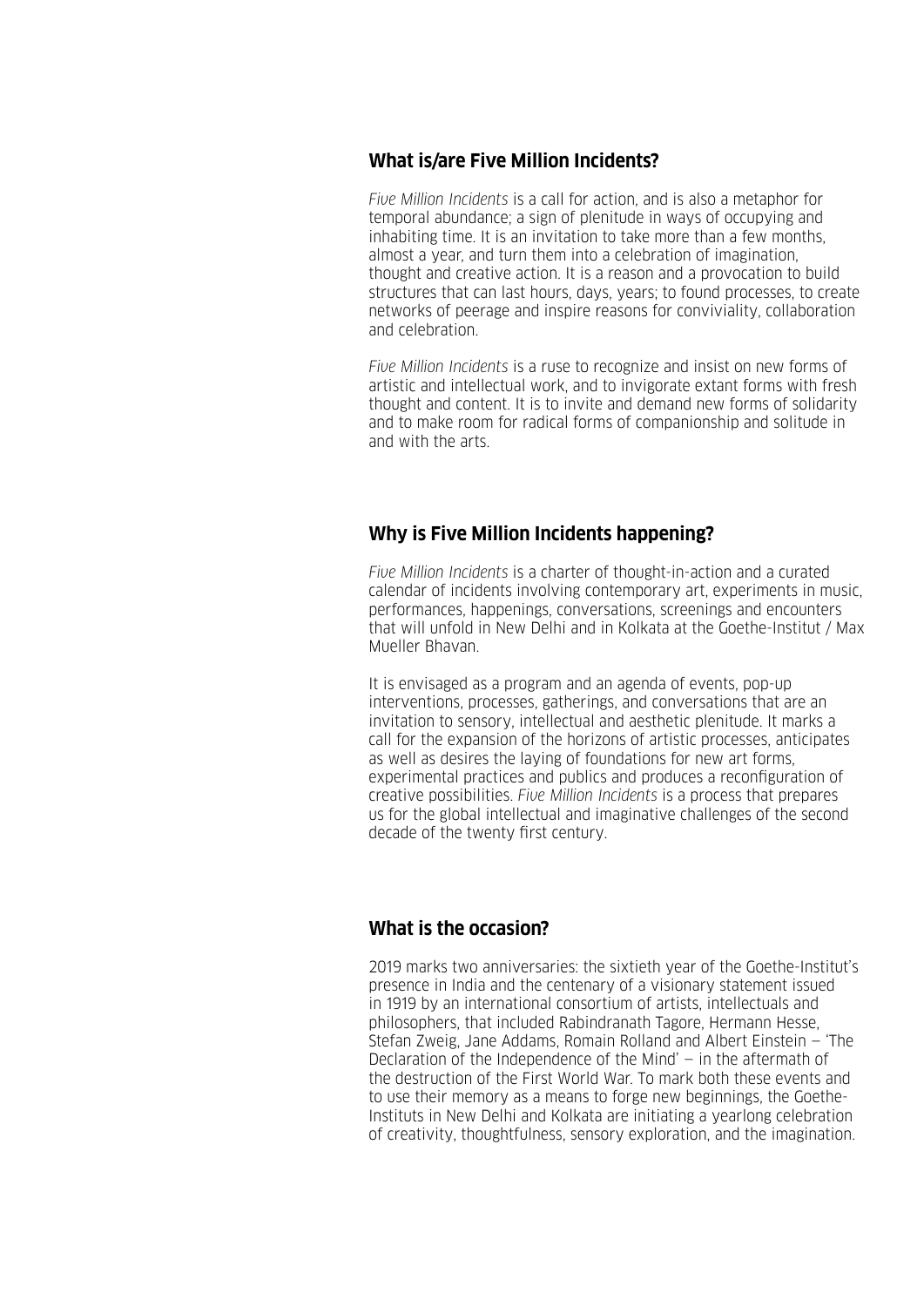#### **Who can apply?**

Applicants can be artists, writers, curators, filmmakers, performers, musicians, architects, animators of public processes, and any person interested in furthering creative forms. Applicants can be an individual or a collective or a temporary formation and must be living and working in India.

#### **What can you do?**

You can create a club of people who listen to short wave radio stations together, amateur mathematicians having fun with equations and addressing the fear of mathematics or be a reader of obscure and compelling poets. You can curate listening environments, instigate a happening or invite people to a meal as a masquerade or to a symposium for the discussion of ideas. You can become a philosophical DJ - spinning concepts, questions and ideas. You can be the medium of a hitherto unprecedented conversation.

The above pointers are only to indicate possibilities. You can propose things that no one has any idea of apart from you.

The project you propose should be new - not something that has been done before - but developed specifically for *Five Million Incidents*.

You are more than welcome to visit the premises of the Goethe-Instituts' before the submission of your proposal.

## **What is being done?**

Fifty projects have been selected for realization from the responses to the first call of proposals that went out in January 2019. The artists ('Actants') who have proposed these projects are already at work, and their projects will be produced in a staged manner from August 2019 to January 2020 in both New Delhi and Kolkata. The next unfolding will begin in January 2020 and end in April 2020.

For information about the artists and projects selected in the first round, see - www.goethe.de/indien/fivemillionincidents

They should give you a good sense of the range of practices and ideas that *Five Million Incidents* is already engaging.

#### **What kind of time frame can each project have?**

Time frames are flexible. You could propose something that has the duration of a day or a week or two days or a fortnight. You could also suggest a process that requires two days each month for a given period during *Five Million Incidents.*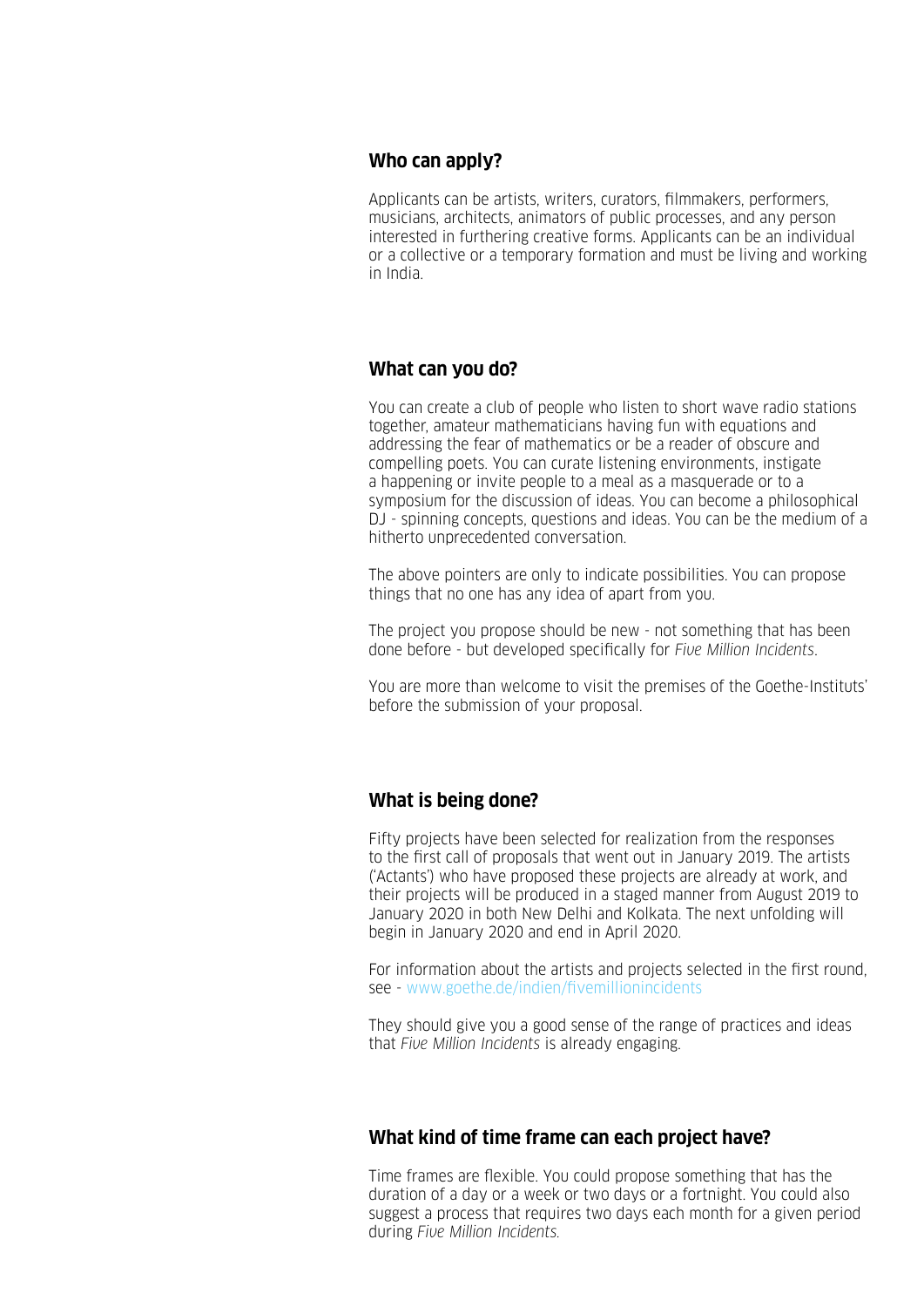The proposal should also outline the time period required to prepare for the project. You could suggest a process that takes three months to produce and then is rendered in three days. The way you envision to occupy time is crucial to the conceptualization of the project and should also be reflected in your production plan of resources.

#### **What do you need to put in a proposal?**

- A description of a day in the life of the project. A text, which outlines your imagination of the project and the ways you envisage the playing out of your ideas. You are free to work with the aid of sound, video, image, drawings, and graphics if you so desire. You could provide links for online repositories or a memory stick with files containing images, videos, and sound recordings.
- A brief résumé.
- A short description of a day in the afterlife of the project.
- A letter of reference from your peer. It matters what people who are your peers think of you.
- A budget with heads for expenditure, fees, and honorarium. (See below)
- A time line and the preferred time of occupancy.

## **Budget**

Don't forget to submit a budget – between Rupees 30,000 to 3 lakhs. With an estimate of cost and number of days of occupation with heads for expenditure and fees. Expenditure could include additional costs like archival resources, travel, accommodation, materials, publications, and special equipments. Artist fees should not exceed 15% of the costs. The maximum amount proposed should not exceed 3 lakhs INR.

#### **Send your submissions to:**

**Email:** 5millionincidents-SAS@goethe.de

#### **Snail Mail:**

Five Million Incidents Goethe-Institut / Max Mueller Bhavan 3, Kasturba Gandhi Marg New Delhi – 110001 Ph: +91-11-23471100